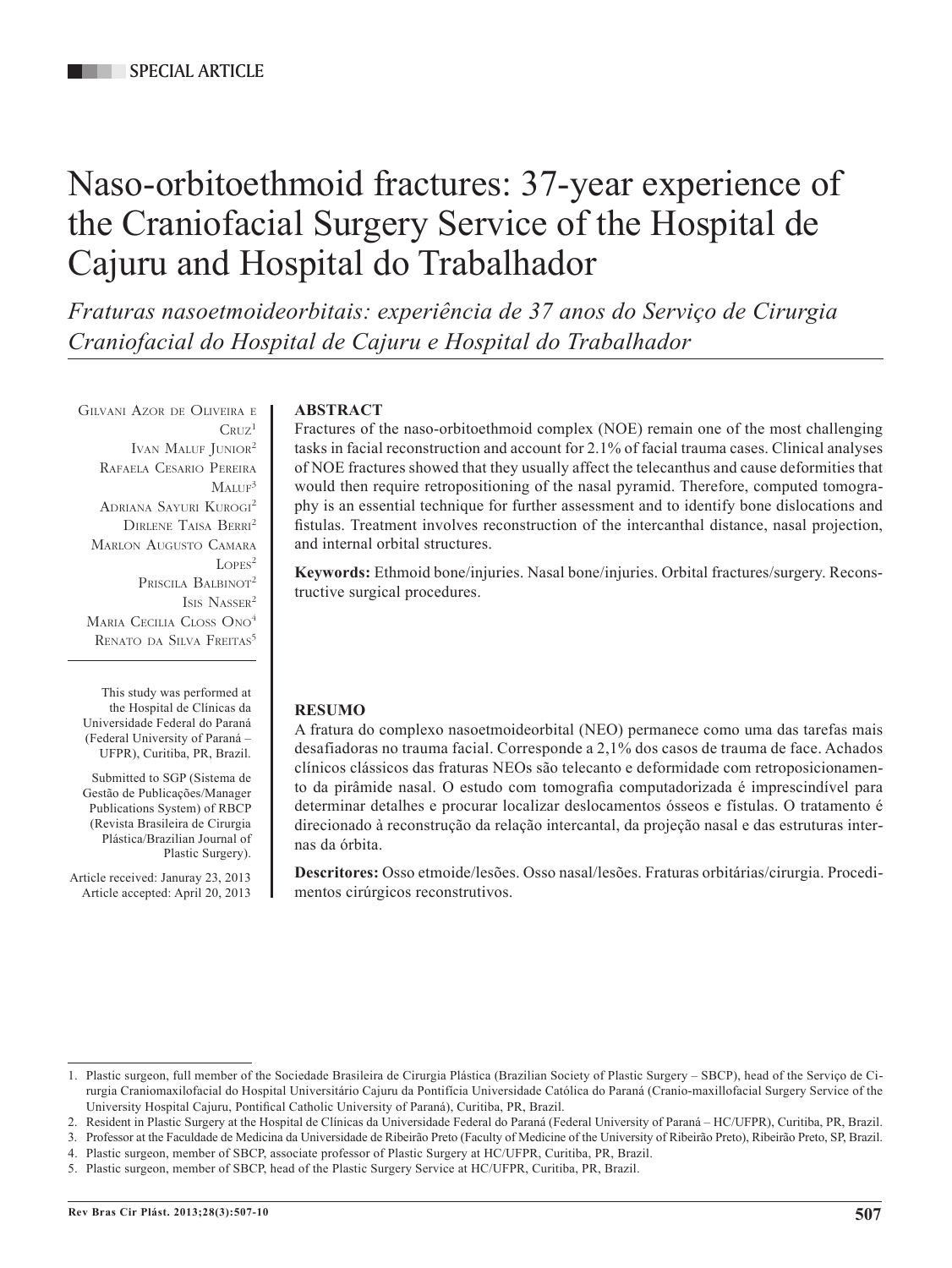### **INTRODUCTION**

The diagnosis and treatment of fractures that affect the naso-orbitoethmoid complex (NOE) are challenging tasks in facial reconstruction and may lead to visible sequelae on the patient's face if they are not appropriately performed $1-7$ .

Figure 1 illustrates the experience of our institution based on 8,240 patients with facial fractures submitted to reconstruction surgery between January 1974 and December 2010 carried out by the first author. Of these patients, 416 (5%) presented with NOE fractures; however, only 170 (2.1%) had pure NOE. A total of 117 (1.4%) patients presented with frontobasal and naso-orbitoethmoid fractures, whereas 129 (1.6%) had complex facial fractures in which all the bones of the face were simultaneously fractured. Of the 170 patients with NOE fractures, 14.6% were women and 85.4% were



*Figure 1 – Graphic showing inversion of prevalence among traffic acidents and interpersonal violence, as a result of social changes.*



*Figure 2 – Normal intercanthal distance and telecanthus.*

men with an average age of 27.9 years (range, 16-85 years). No deaths due to the reconstruction of facial fractures were observed during the study.

Clinical analyses of the NOE fractures showed that they usually affected the telecanthus and caused deformities that required retropositioning of the nasal pyramid<sup>8</sup>. In adults, the intercanthal distance is normally 30 mm (Figure 2). Due to displacement of the medial canthal ligament, the upper and lower eyelids in the telecanthus are laterally diverted - an effect that is then reflected in an increased intercanthal distance. NOE fractures include lesions of the nasal dorsum and may affect one or both jaws at the insertion site of the medial canthal ligament. A pseudohyperteloric appearance of the orbits is accentuated by flattening and widening of



*Figure 3 – Type 1 nasoethmoidal fracture, according to Markowitz classification.*



*Figure 4 – Type 2 nasoethmoidal fracture, according to Markowitz classification.*



*Figure 5 – Type 3 nasoethmoidal fracture, according to Markowitz classification.*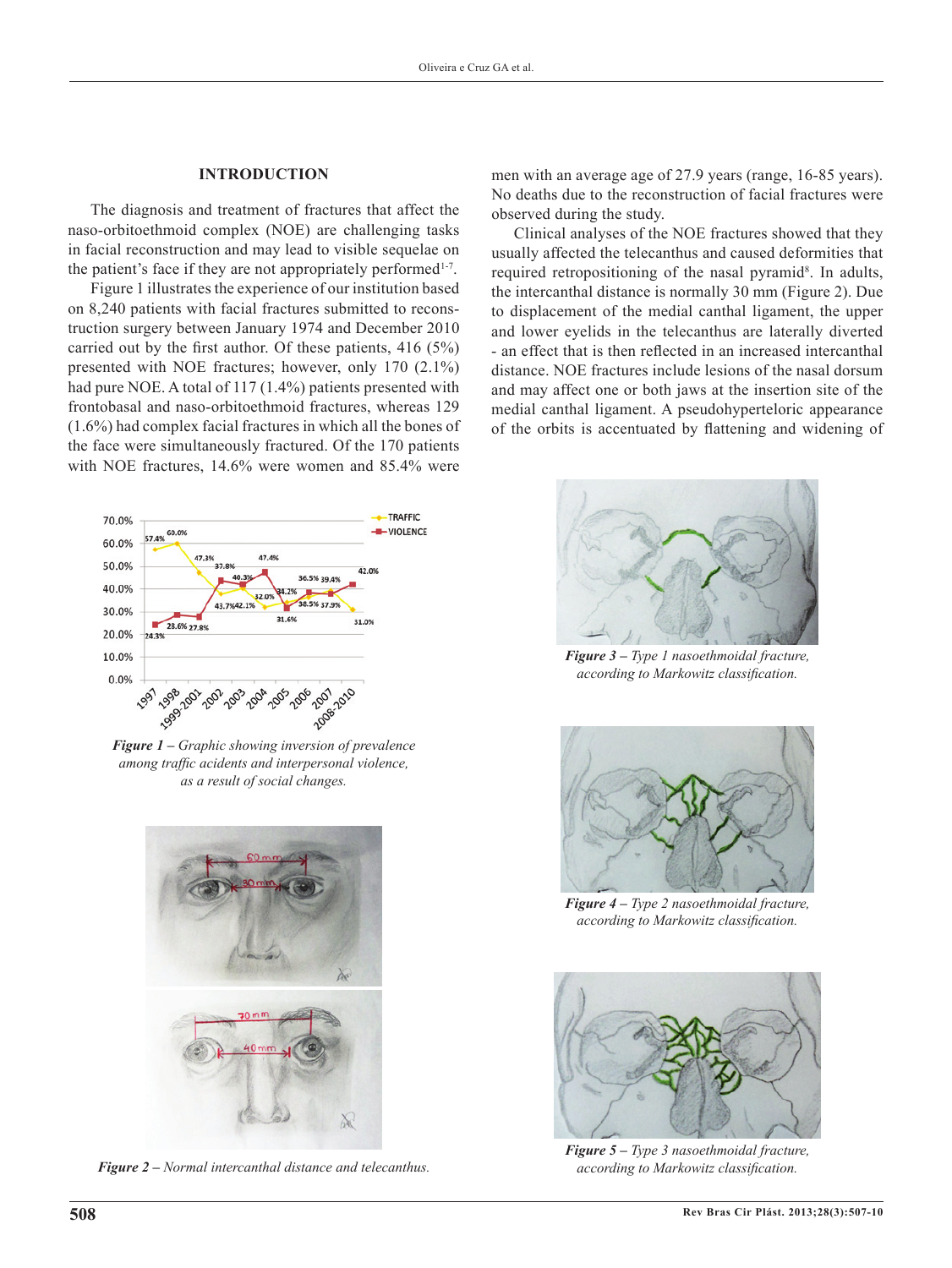

*Figure 6 – Pre-operative image of anteroposterior impaction with ethmoidal dislocation toward the optic nerve.*



*Figure 7 – Post-operative image of surgical correction without grafts and optic nerve decompression.*

*stabilizing septal carctilage.* the bony dorsum of the nose. As a result, the eyes appear far apart (Figures 3 to  $5)^{1,9}$ .

## **SURGICAL PROCEDURE**

The treatment of NOE fractures consists of the reconstruction of the displaced anatomical structures and may involve the use of bone grafts, cartilage, and/or alloplastic implants to fill the ethmoid bone displacements that cannot be properly reduced due to technical issues. Transnasal canthopexy facilitates the achievement of a balance between the canthal medial ligaments and an appropriate intercanthal distance. The bone attached to the medial canthal tendon or the tendon itself needs to be immobilized in its anatomical position using a transnasal wire according to the procedure described by Raveh, or with small titanium anchors if the bone is able to support it. The use of bone grafts obtained from the iliac crest, external skull, or rib is a routine procedure that is used to replace the orbital contents and recover the ocular projection and nasal pyramid (Figures 6 to 8)<sup>10,11</sup>.



*Figure 8 – Post-operative conventional x-ray showing nasoethmoidal fracture correction, associated to additional middle third fractures: reconstruction with boné grafts, titanium mesh, microplates and screws.*



*Figure 9 – K-wires supported on frontal process of the maxila,* 

Direct approaches (coronal, transpalpebral, superomedial, and transconjuntival) are preferred for ethmoid wall reconstruction, although the approach involving access through the wound is also used. The transnasal-orbital approach, wherein nasal endoscopy facilitates the extension of the access to the medial orbital wall, is difficult to perform due to the high incidence of iatrogenic injuries. Such injuries result from the difficult nature of accessing the lateral nasal wall to reach the compromised orbital region. Therefore, these surgical procedures may be used only in special cases. Cerebrospinal fluid fistulae at the cribriform plate are preferably treated with an endonasal technique, which has shown good results thus far.

Nasal pyramid fractures are normally reduced by digital manipulation with the occasional use of Asch forceps. It may be necessary to use microplates and screws to immobilize this type of fracture. Disjunction of the ethmoid and nasal septal cartilage is repaired using transnasal Kirschner wires